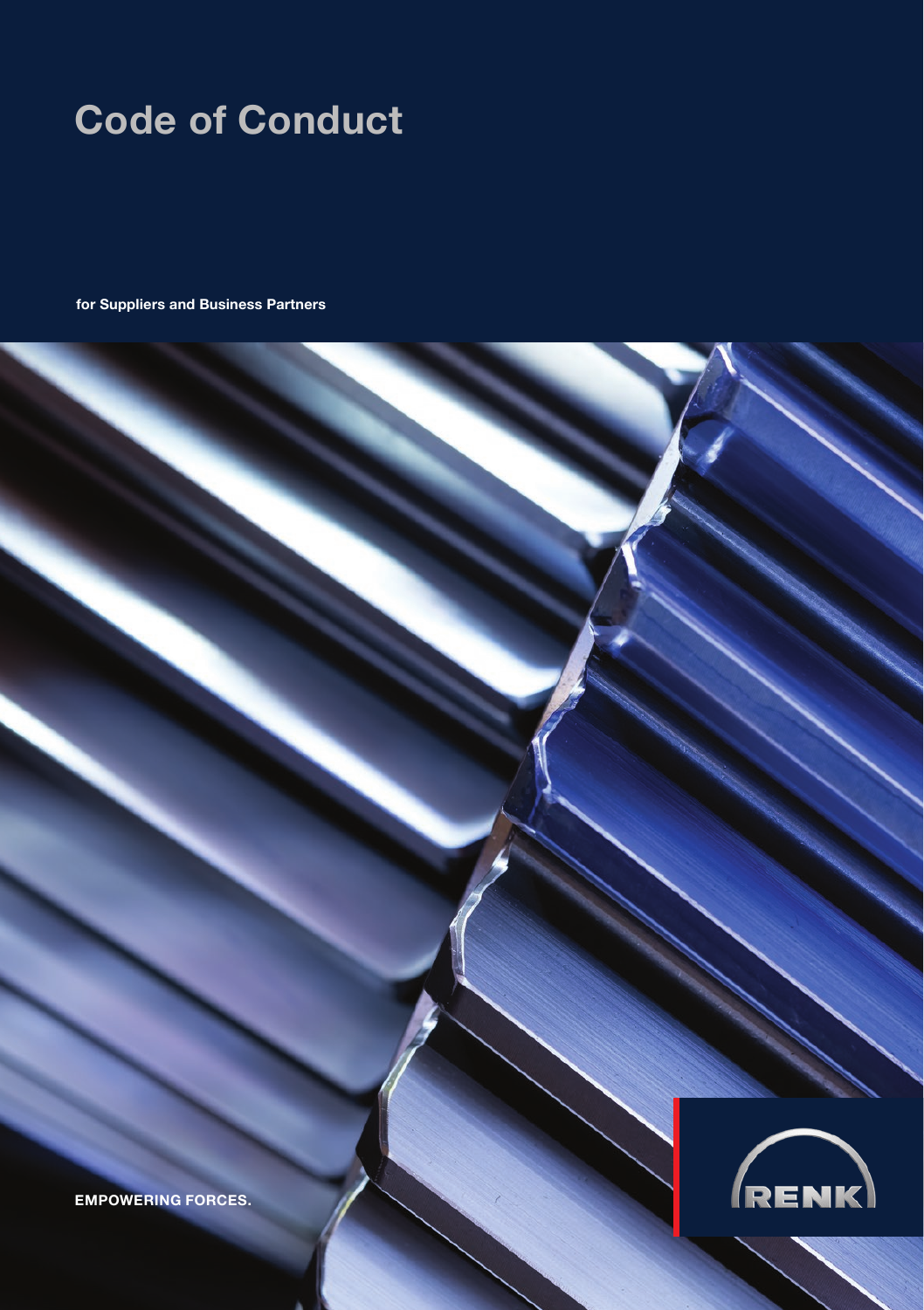# Content Page Foreword 3 1 Corporate responsibility 4 2 Transparent business relationships 6 1 1 2 3 1 2 3 4 3 4 3 4 3 4 3 4 3 4 4 3 4 4 3 4 4 3 4 4 3 4 4 4 4 3 4 4 4 5 4 4 4 5 4 4 4 5 4 4 5 4 4 5 4 4 5 4 5 4 4 5 4 5 4 5 4 5 4 5 4 5 4 5 4 5 4 5 4 5 4 5 4 5 4 5 4 5 4 5 4 5 4 5 3 Fair market conduct 6 4 Protection of data, business secrets and company assets 7 5 Legal consequences of violating the RENK Code of Conduct

for suppliers and business partners **7** 

Version: 3.0 Valid from: April 15, 2021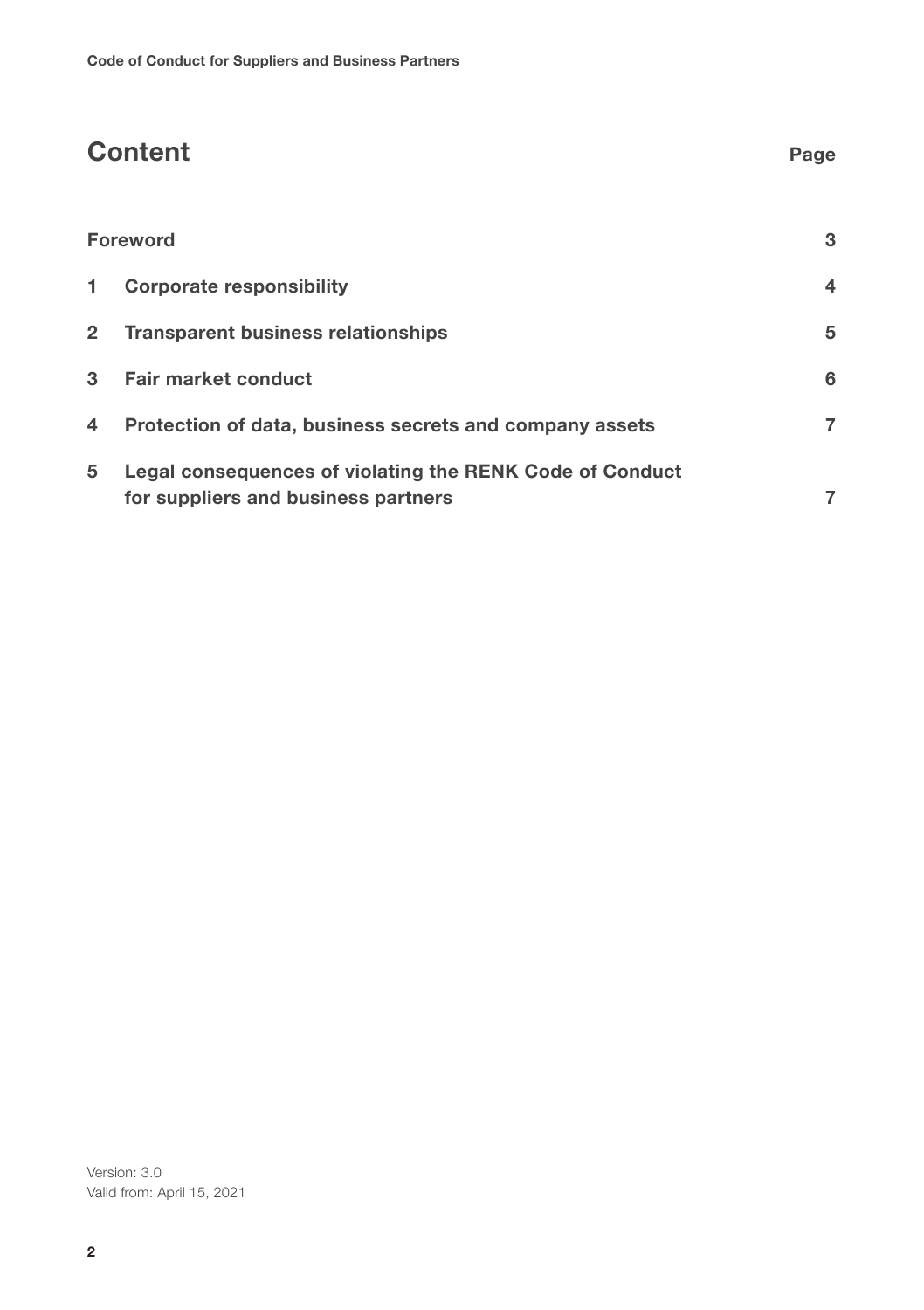### Foreword

RENK GmbH ("RENK") is a global enterprise that operates in many business areas and enjoys a long tradition. RENK therefore has a responsibility to customers, employees, investors and the public. This corporate responsibility includes compliance with all applicable laws everywhere and at all times as well as respecting ethical values and acting sustainably.

By acceding to the United Nations' Global Compact, RENK has undertaken to observe its ten principles in the areas of human rights, labor, environmental protection and anti-corruption. Furthermore, RENK meets the labor standards laid down in the Conventions of the International Labor Organization (ILO). In addition, RENK has established binding guidelines in its Code of Conduct for acting responsibly.

In line with the corporate responsibility strategy pursued by RENK, the company expects its suppliers (i.e. all contracting parties that supply RENK with goods, materials or services) and business partners (including business partners with an intermediary and/or representative function that act in the interests or on behalf of RENK in a sales support capacity, such as consultants, agents, trading representatives, authorized dealers/importers, joint venture and syndicate partners, etc.) and their employees to act responsibly and to undertake to observe the basic principles outlined in this RENK Code of Conduct for Suppliers and Business Partners. If the suppliers or business partners commission third parties (e.g. subcontractors or representatives) in their business dealings with RENK, RENK expects these third parties to also observe the principles laid down in this RENK Code of Conduct for Suppliers and Business Partners.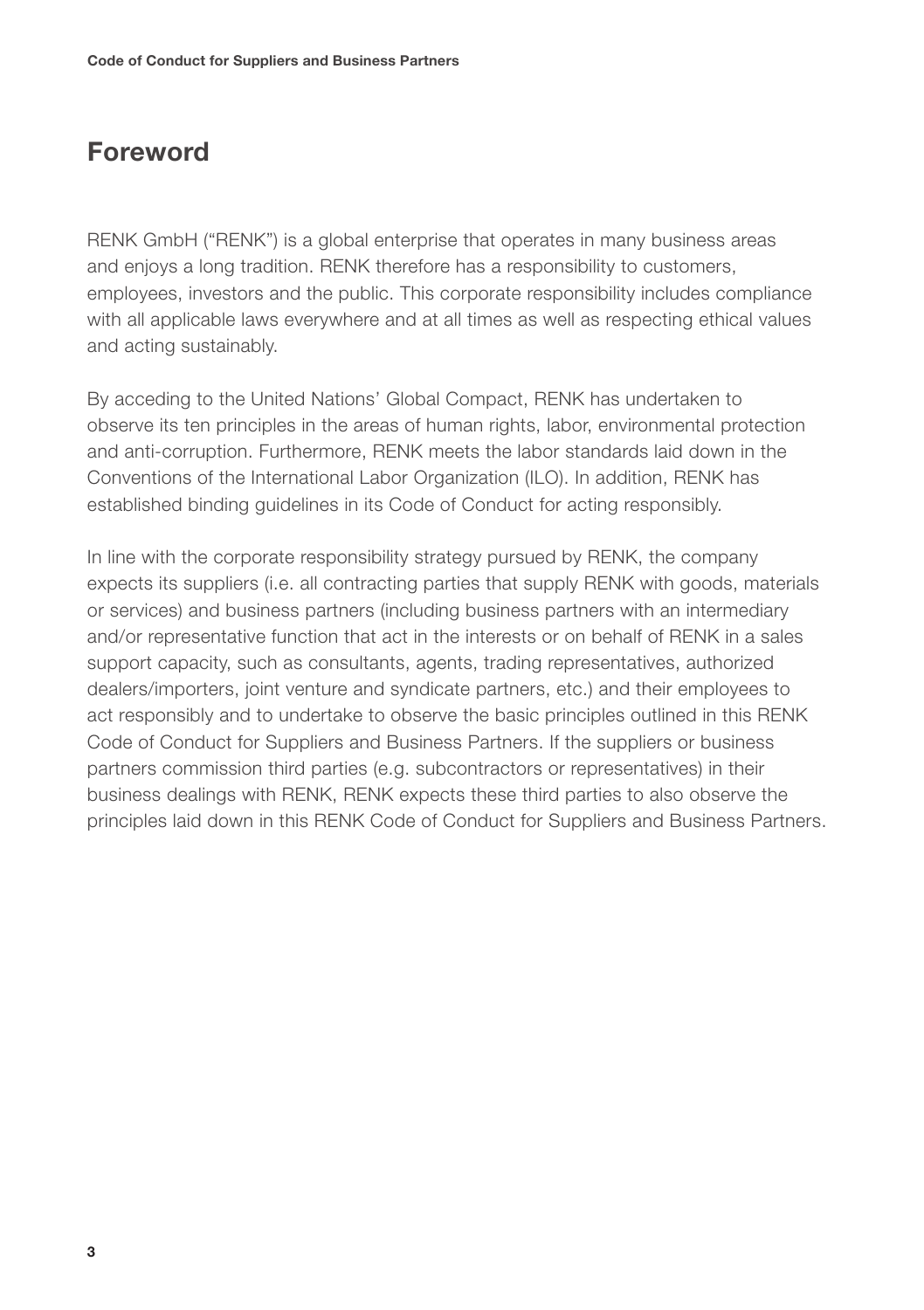## 1. Corporate responsibility

Corporate responsibility involves a duty to comply with all applicable rules and regulations. RENK expects its suppliers and business partners to especially observe the following basic principles:

#### Human rights

RENK suppliers and business partners respect and protect all applicable regulations worldwide to protect human rights as a fundamental and general requirement. This also involves RENK suppliers and business partners refraining from employing forced or child labor. Suppliers and business partners comply with the rules laid down in the ILO Convention 138 concerning the minimum age of employment for children.

#### Equal opportunity and nondiscrimination

**>** RENK suppliers and business partners do not discriminate on the grounds of national or ethnic origin, race, sex, religion, views, age, disability, sexual orientation or any other legally protected characteristics unless the law requires otherwise.

#### Environmental and climate protection

**>** RENK suppliers and business partners take responsibility when it comes to environmental protection and comply with all applicable legislation relating to the environment and sustainability. They use natural resources sparingly and minimize environmental impact in their production processes and products. They contribute to reducing energy consumption and  $CO<sub>2</sub>$  emissions.

#### Product safety

RENK suppliers and business partners comply with all applicable legal product safety regulations and requirements, particularly legal requirements pertaining to the safety, labeling and packaging of products as well as the use of dangerous substances and materials.

#### Safety in the workplace

RENK suppliers and business partners comply with all applicable regulations for health and safety in the workplace. They support the further development and improvement of working conditions.

#### Minimum wage

RENK suppliers and business partners ensure that their employees are commensurately remunerated. At the very least, they abide by the applicable minimum wages guaranteed by law and/or collective bargaining and the respective job market.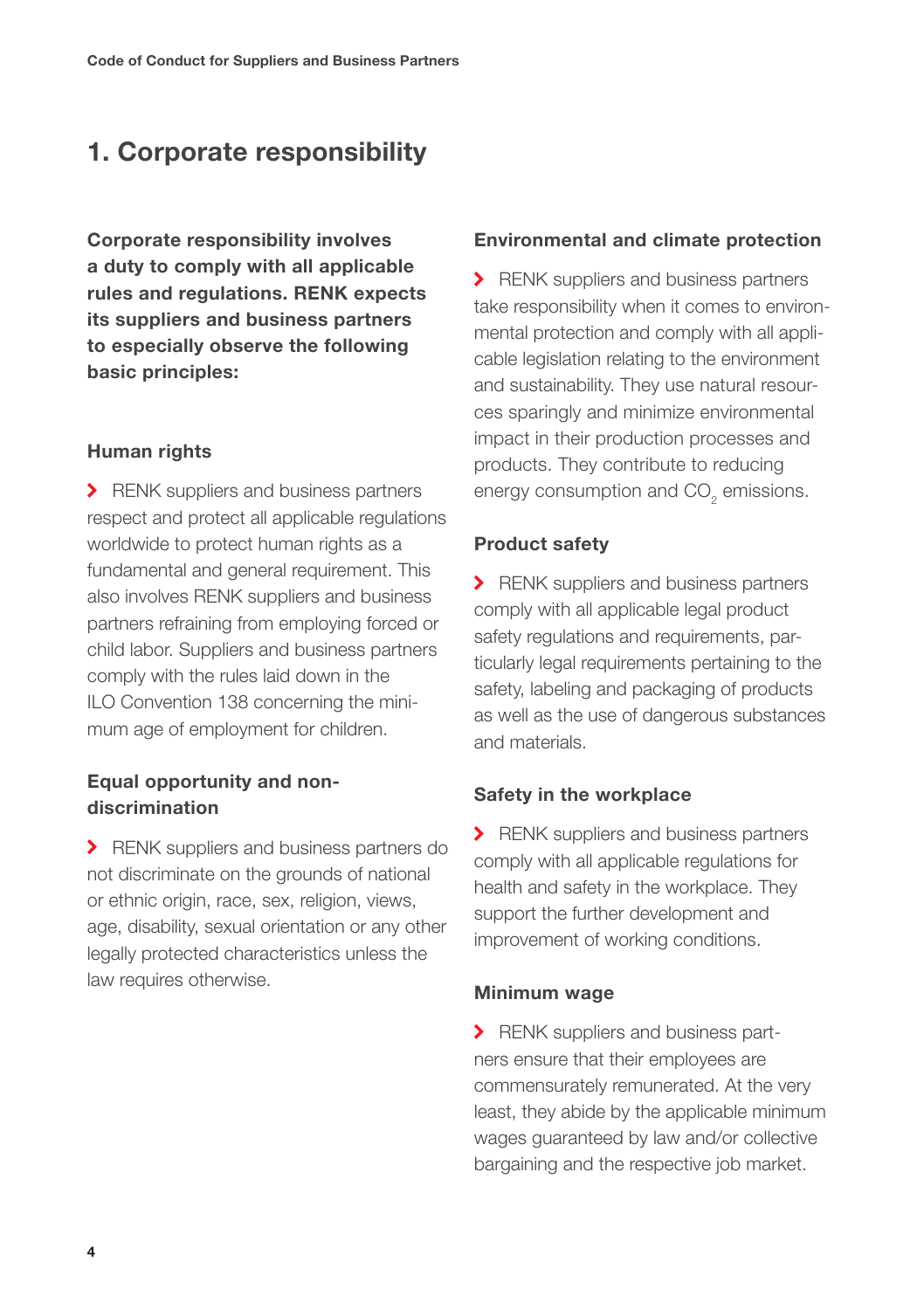## 2. Transparent business relationships

Openness and transparency are key to credibility and trust in business building. RENK expects suppliers and business partners to especially observe the following basic principles:

#### Avoiding conflicts of interest

RENK suppliers and business partners make decisions based solely on objective criteria and do not allow themselves to be guided by personal interests or relationships.

#### Prohibition of corruption

RENK suppliers and business partners do not tolerate corruption. They ensure that their employees, subcontractors or representatives do not grant, offer or accept any bribes, kickbacks, inadmissible donations or other inadmissible payments or benefits to or by customers, officials or other third parties. This also applies to so-called "facilitation payments" (e.g. illegal payments to accelerate administration matters that are routinely encountered).

#### Gifts, hospitality and invitations

RENK suppliers and business partners do not offer RENK employees or third parties any inappropriate benefits either directly or indirectly in the form of gifts, hospitality or invitations to unduly influence them. Neither do they ask for nor accept such benefits.

#### States as customers and dealing with authorities

RENK suppliers and business partners consistently comply with strict legal provisions when dealing with governments, authorities and public institutions. When taking part in a public solicitation for bids, they comply with legal regulations and abide by the rules of free and fair competition.

#### Consultants and agents

RENK suppliers and business partners only employ consultants or agents in line with applicable laws and regulations. They take particular care to ensure that consultants or agents are only remunerated for consulting and agency services actually rendered and that the payments are commensurate with the performance rendered.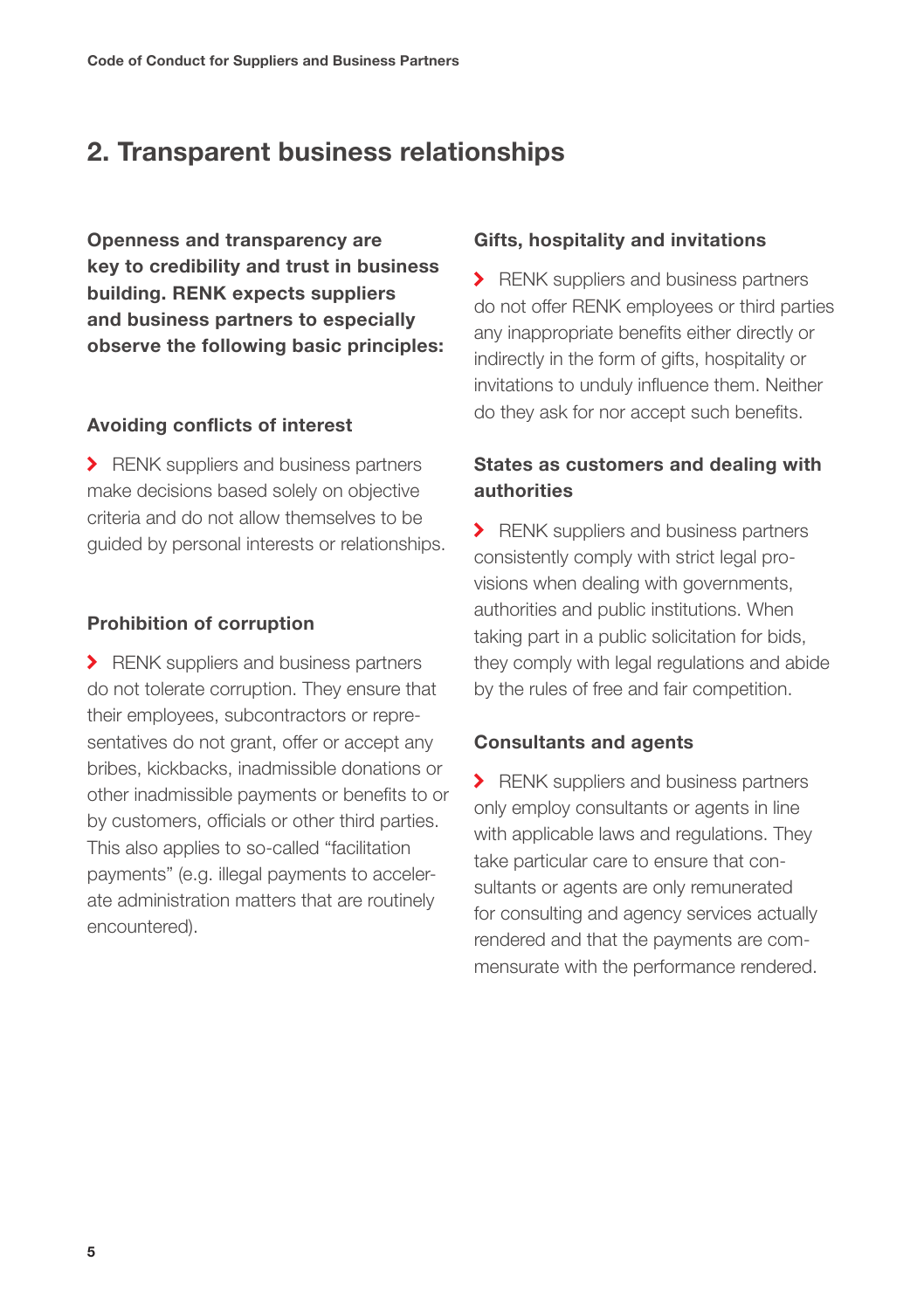## 3. Fair market conduct

RENK is a fair and responsible market participant and adheres to its contractual obligations. RENK expects the same from its suppliers and business partners and especially expects them to observe the following basic principles:

#### Free competition

> RENK suppliers and business partners comply with the applicable antitrust legislation. In particular, they do not enter into any anti-competitive agreements with competitors, suppliers or customers. If they enjoy a dominant market position, they do not abuse this position.

#### Export control

> RENK suppliers and business partners make sure that they comply with all applicable legal provisions for importing and exporting goods, services and information.

#### Money laundering

> RENK suppliers and business partners only conduct business relationships with business partners of whose integrity they are convinced. They ensure that the applicable legal money laundering provisions are not breached.

#### Business information

**>** RENK suppliers and business partners publish business information and report on their business activities truthfully and in line with the applicable laws.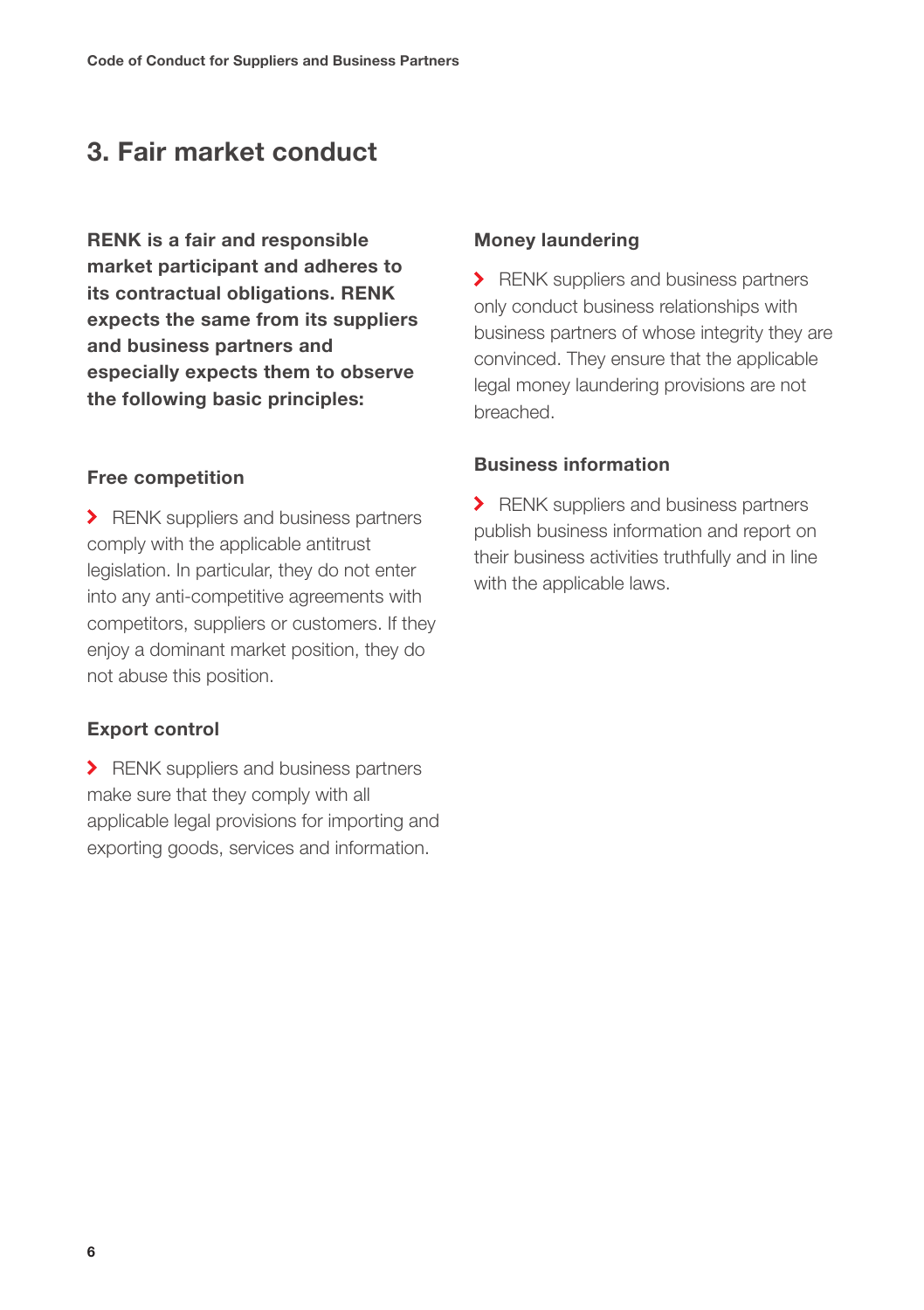## 4. Protection of data, business secrets and company assets

Confidential data, business secrets and company assets have to be protected. RENK expects suppliers and business partners to especially observe the following basic principles:

#### Data protection

RENK suppliers and business partners observe all applicable laws to protect the personal data of employees, customers, suppliers and other parties concerned.

#### Protection of know-how, patents, trade and business secrets

> RENK suppliers and business partners respect the know-how, patents, trade and business secrets of RENK and third parties and do not pass such information on to third parties without the explicit prior written consent of RENK or in a way that is otherwise inadmissible.

#### Handling company assets

RENK suppliers and business partners respect RENK's tangible and intangible assets and do not use them for unfair or non-business purposes. They ensure that their employees as well as any third parties they commission in the business relationship (such as subcontractors or representatives) neither damage nor misuse RENK assets, i.e. use these assets contrary to RENK's interests.

#### Security of the international supply chain

RENK suppliers and business partners must ensure that business premises and the loading and shipping areas where goods destined for RENK are produced, stored, processed, loaded and transported are protected against unauthorized access by third parties as part of a secure supply chain and any personnel employed are reliable.

## 5. Legal consequences of violating the RENK Code of Conduct for Suppliers and Business Partners

If a RENK supplier or business partner does not observe the basic principles laid down in this Code of Conduct,

RENK is entitled to terminate the business relationship with this supplier or business partner for cause.